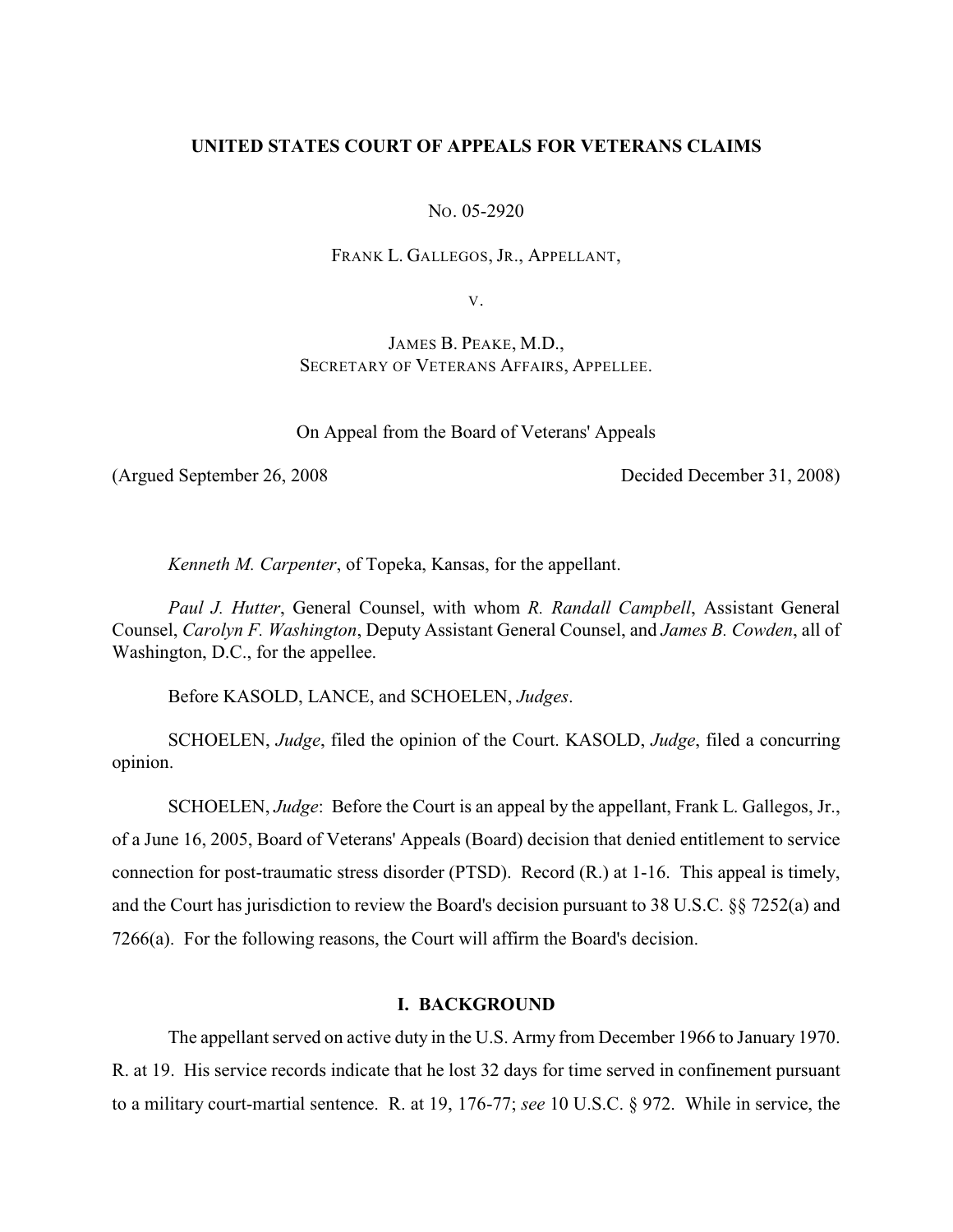appellant underwent a single treatment for "nervous tension" and "situational anxiety" attributed to his ongoing divorce proceedings. R. at 116.

In October 1997, a clinical social worker diagnosed the appellant with PTSD and depression. R. at 343; *see also* R. at 518 (clinical diagnosis of PTSD and major depressive disorder). Thereafter, in July 2000, the appellant filed a claim seeking service connection for both disorders. R. at 555-57. To support his claim, the appellant submitted a stressor statement in which he attested that his PTSD originated from two rapes that he suffered while imprisoned for his court-martial sentence. R. at 556, 669. The appellant said that he did not report the incidents out of shame, and that after they occurred, he felt suicidal, isolated, distrustful of others, and he performed his military duties poorly. *Id.* He also attested that the assaults prompted him to request a transfer to Vietnam, but that the Army sent him to Alaska instead.<sup>1</sup> R. at 642. In Alaska, the appellant recalled, he often drank and got into fights in order to "prove that [he] was a man and get [his] anger out." *Id.*

In December 2000, pursuant to the version of 38 C.F.R.  $\S$  3.304(f)<sup>2</sup> then in effect, the VA regional office (RO) in Denver, Colorado, sent a letter to the appellant requesting that he provide "alternate sources of information that would assist [VA] in evaluating your claim." R. at 647. The RO set forth examples of such evidentiary sources, including statements from service medical personnel, "buddy" statements, accident or police reports, physical examinations conducted for

38 C.F.R. § 3.304(f) (2001).

 $1$  The record indicates that the appellant actually volunteered to transfer to Alaska in May 1967, prior to receiving his court-martial sentence. R. at 19, 126, 176.

<sup>&</sup>lt;sup>2</sup> The version of 38 C.F.R. § 3.304(f) in effect prior to March 7, 2002, provided:

Service connection for post-traumatic stress disorder requires medical evidence diagnosing the condition in accordance with  $\S 4.125(a)$  of this chapter; a link, established by medical evidence, between current symptoms and an in-service stressor; and credible supporting evidence that the claimed in-service stressor occurred. If the evidence establishes that the veteran engaged in combat with the enemy and the claimed stressor is related to that combat, in the absence of clear and convincing evidence to the contrary, and provided that the claimed stressor is consistent with the circumstances, conditions, or hardships of the veteran's service, the veteran's lay testimony alone may establish the occurrence of the claimed in-service stressor. If the evidence establishes that the veteran was a prisoner-of-war under the provisions of  $\S 3.1(y)$  of this part and the claimed stressor is related to that prisoner-of-war experience, in the absence of clear and convincing evidence to the contrary, and provided that the claimed stressor is consistent with the circumstances, conditions, or hardships of the veteran's service, the veteran's lay testimony alone may establish the occurrence of the claimed in-service stressor.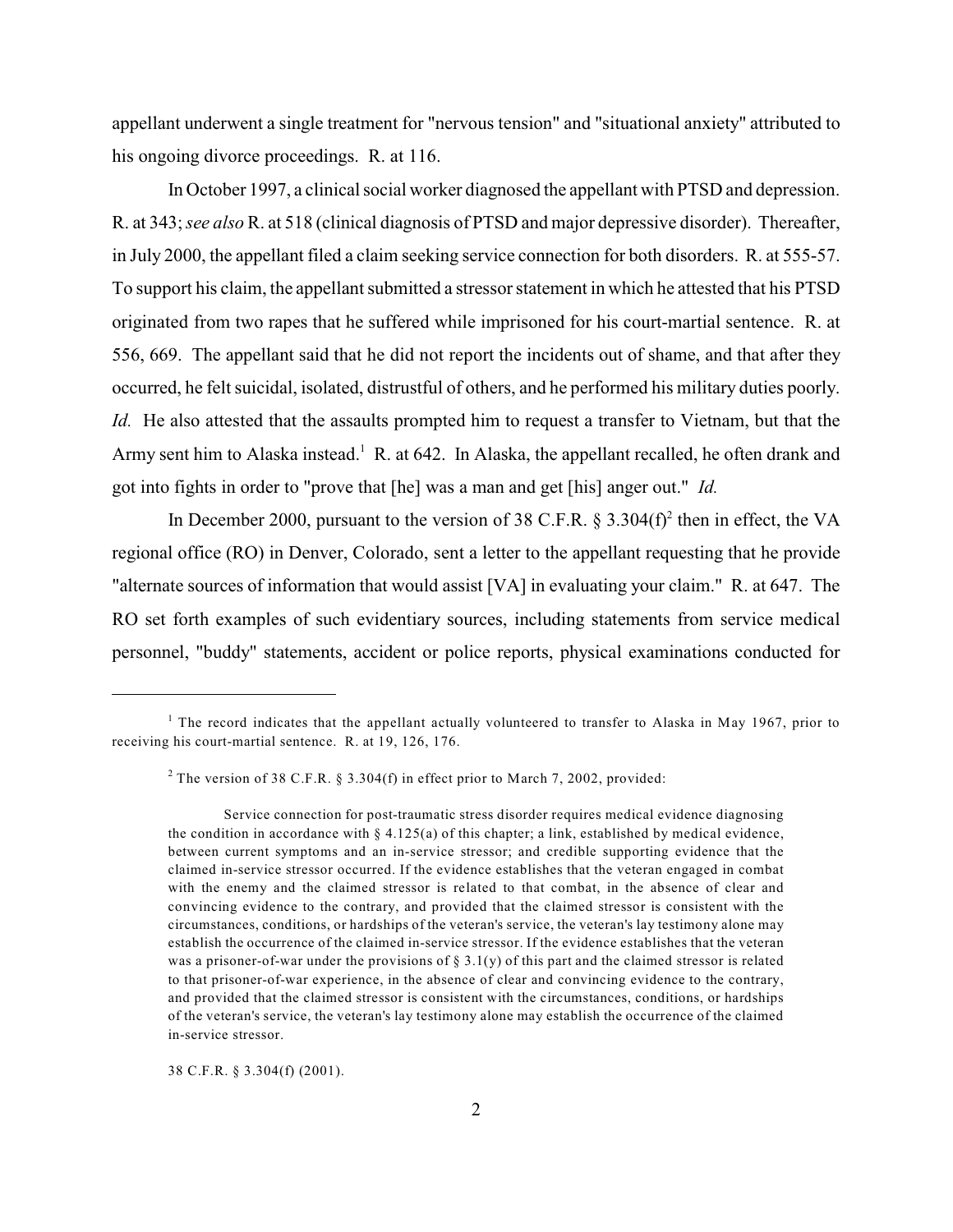employment or insurance purposes, medical treatment reports, letters written during service, photographs taken during service, and pharmacy records. R. at 647-48.

The appellant underwent a VA medical examination in October 2001. R. at 750-54. Upon review of the appellant's claims file, including letters from his family detailing postservice behavioral changes (R. at 272-75), Charles Oppegard, M.D., opined that "[t]he symptoms [the appellant] gives are quite consistent with a highly traumatized experience of sexual rape to a man." R. at 753. The RO denied the appellant's claim in November 2001, finding no evidence of an in-service stressor. R. at 759-62. The appellant appealed this decision to the Board. R. at 770, 820.

On March 7, 2002, while his claim was pending at the Board, VA published a final rule amending 38 C.F.R. § 3.304(f). 67 Fed. Reg. 10,330 (Mar. 7, 2002). Specifically, VA added the following to the existing text:

If a post-traumatic stress disorder claim is based on in-service personal assault, evidence from sources other than the veteran's service records may corroborate the veteran's account of the stressor incident. Examples of such evidence include, but are not limited to: records from law enforcement authorities, rape crisis centers, mental health counseling centers, hospitals, or physicians; pregnancy tests or tests for sexually transmitted diseases; and statements from family members, roommates, fellow service members, or clergy. Evidence of behavior changes following the claimed assault is one type of relevant evidence that may be found in these sources. Examples of behavior changes that may constitute credible evidence of the stressor include, but are not limited to: a request for a transfer to another military duty assignment; deterioration in work performance; substance abuse; episodes of depression, panic attacks, or anxiety without an identifiable cause; or unexplained economic or social behavior changes. VA will not deny a post-traumatic stress disorder claim that is based on in-service personal assault without first advising the claimant that evidence from sources other than the veteran's service records or evidence of behavior changes may constitute credible supporting evidence of the stressor and allowing him or her the opportunity to furnish this type of evidence or advise VA of potential sources of such evidence. VA may submit any evidence that it receives to an appropriate medical or mental health professional for an opinion as to whether it indicates that a personal assault occurred.

### 38 C.F.R. § 3.304(f)(3) (2002).

In September 2002, the RO sent the appellant a Statement of the Case (SOC) containing the full text of the amended regulation. R. at 804-18. In June 2003, the appellant submitted a statement from his ex-wife, which described his substance abuse, cheating, and violent tendencies. R. at 866,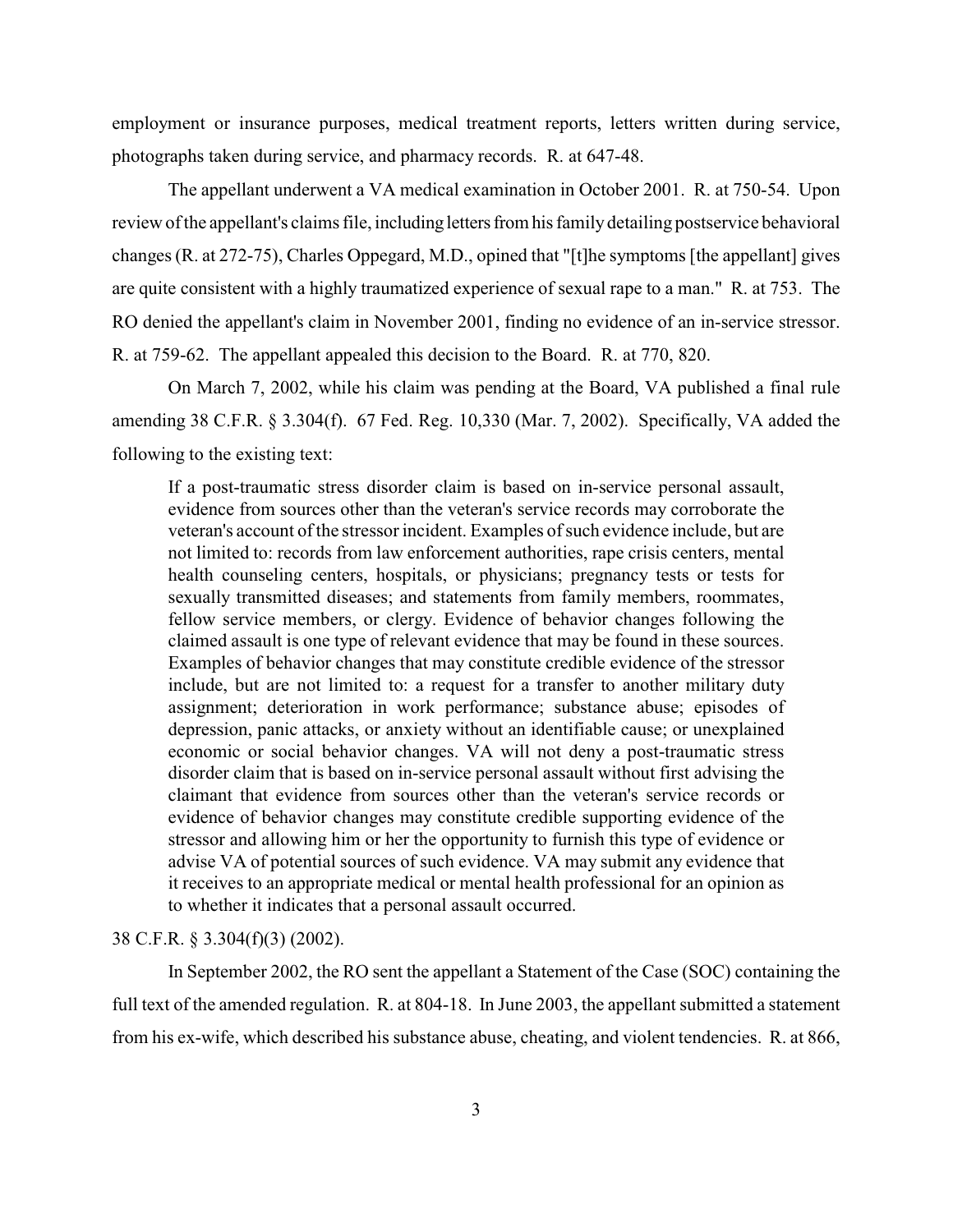871. That same month, the appellant testified at a Board hearing, during which his representative cited the amended version of  $\S$  3.304(f)(3) and pointed to examples of the appellant's behavioral changes claimed to be indicative of an in-service assault. R. at 842-56. The appellant and his representative also discussed with the Board chairman various alternative sources of evidence that allegedly offered support for the appellant's claim. R. at 853-55.

The Board issued a decision in December 2003 remanding the appellant's claim for further development in light of the changes to 38 C.F.R. § 3.304(f). R. at 858-63. Citing the amended regulation, the Board found that although "the RO noted in its November 2001 rating decision that the veteran could establish service connection through alternate sources of evidence which document behavioral changes after the alleged incident, the RO did not actually determine if such evidence was present." R. at 860. Accordingly, the Board ordered the RO to afford the appellant the opportunity to submit additional supporting evidence and to subsequently readjudicate the claim. R. at 861-62. In January 2004, the appellant provided a statement to the RO detailing his destructive behavior following the alleged in-service assault. R. at 875.

In a letter dated March 2004, the RO requested that the appellant submit "evidence that [PTSD] existed from military service to the present time." R. at 883. The letter also provided examples of evidence that "w[ould] help [VA] make [its] decision," including dates of in-service medical treatment, "buddy" statements, statements from service medical personnel, examination reports conducted for employment and insurance purposes, postservice medical records, and pharmacy records. R. at 883-84. The appellant received a followup medical opinion from Dr. Oppegard in October 2004. R. at 899-903.

 In January 2005, the RO issued a Supplemental Statement of the Case (SSOC) that readjudicated, and ultimately denied, the appellant's claim for service connection. R. at 927-33. The following month, the appellant asked VA to provide him a copy of his service records, which he alleged would show hospitalizations for fighting and the loss of his military driver's license on account of bad behavior. R. at 937. The appellant's February 2005 statement also quoted verbatim a portion of the amended version of 38 C.F.R. § 3.304(f). *See id.*

The Board affirmed the adverse RO determination in the June 2005 decision here on appeal. R. at 16. Applying the amended version of § 3.304(f), the Board determined that the appellant "ha[d]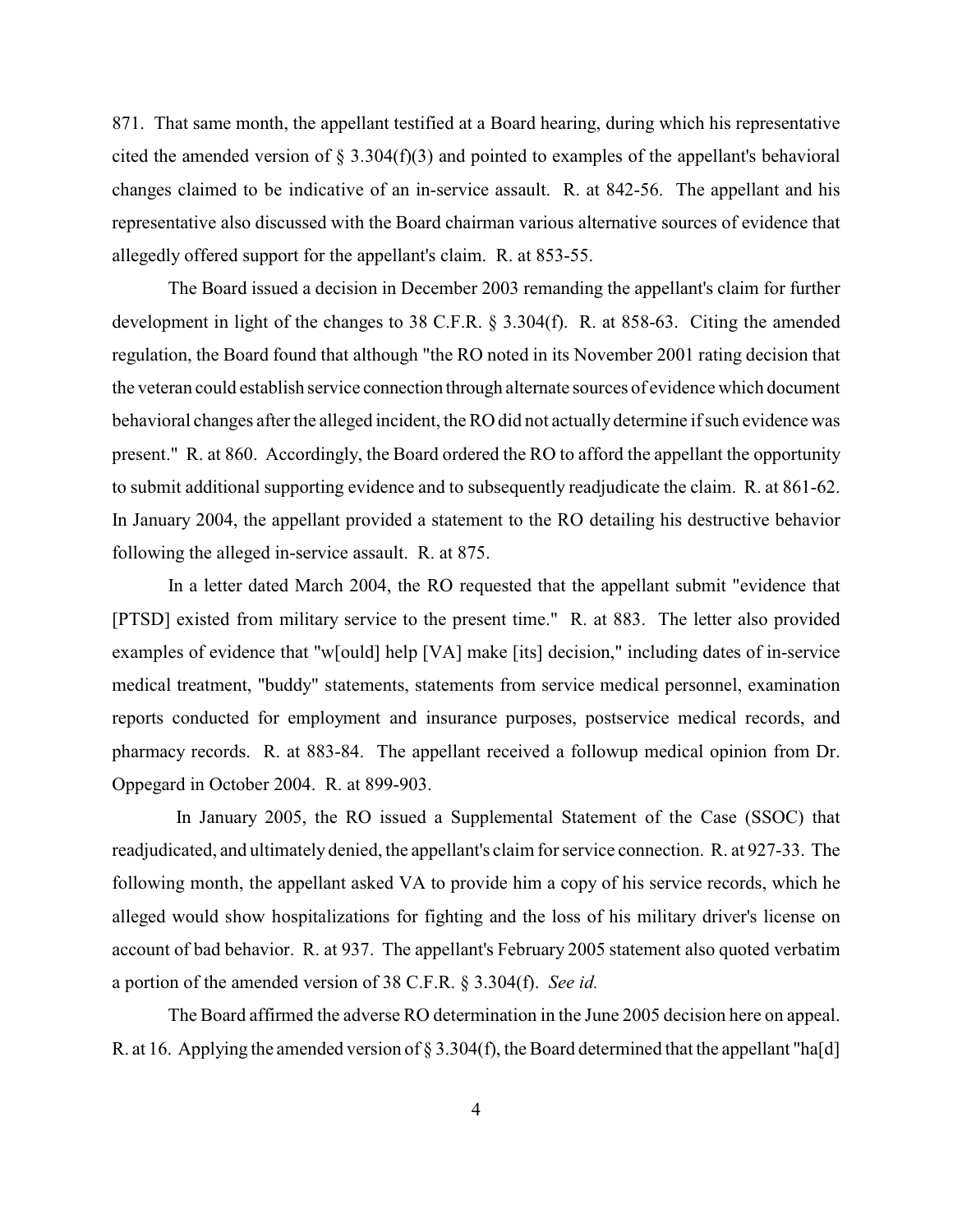been informed that he could submit evidence from sources other than the service records in support of his PTSD claim." R. at 12. However, the Board noted, credible evidence did not exist to corroborate the appellant's account of his in-service stressor. R. at 13. The Board pointed out that the appellant's testimony alone, as a matter of law, could not establish the event, and that his service records contained no reference to sexual assault or evidence of behavioral changes. R. at 6, 11-12 (citing *Moreau v. Brown*, 9 Vet.App. 389, 395 (1996); *Dizoglio v. Brown*, 9 Vet.App. 163, 166 (1996)). Further, the Board stated that the appellant lacked any other form of outside evidence that corroborated his account. R. at 8-10, 13-14. Accordingly, the Board concluded that, in the absence of a confirmed stressor, the appellant could not receive an award of service connection for PTSD. R. at 15.

# **II. CONTENTIONS OF THE PARTIES**

On appeal to the Court, the appellant asserts that the March 2002 amendment of 38 C.F.R. § 3.304(f) is favorable to him, and that *Karnas v. Derwinski*, 1 Vet.App. 308 (1991), requires that the version of an amended regulation most favorable to the claimant be applied to pending claims. Appellant's Brief (Br.) at 4-6; Appellant's Supplemental (Supp.) Br. at 3-4. The appellant recognizes that his argument depends on the continuing viability of the rule of retroactivity set forth in *Karnas*. Appellant's Br. at 6. However, he contends that, while overruled in other respects, *Karnas* remains the law in cases where a regulation is amended in a manner favorable to the veteran while the claim is pending. Appellant's Supp. Br. at 3-4. The appellant further argues that, should the Court find that the amended version of 38 C.F.R. § 3.304(f) applies to his claim, it should also determine that VA failed to provide notice that complied with the amended regulation. Appellant's Br. at 6-13; Reply Br. at 1-8. According to the appellant, after VA promulgated the amended version of 38 C.F.R. § 3.304(f), it was required to advise him that he could submit sources of evidence other than service records or evidence of postassault behavioral changes to corroborate his account of the in-service stressor; to inform him of the types of evidence that could constitute "credible supporting evidence" of a stressor under that regulation; and to readjudicate his claim for service connection in light of any new evidence submitted. *See* Appellant's Br. at 6-9; Reply Br. at 1-5. He believes that VA neglected to undertake these actions. Appellant's Br. at 6. The appellant asserts that this error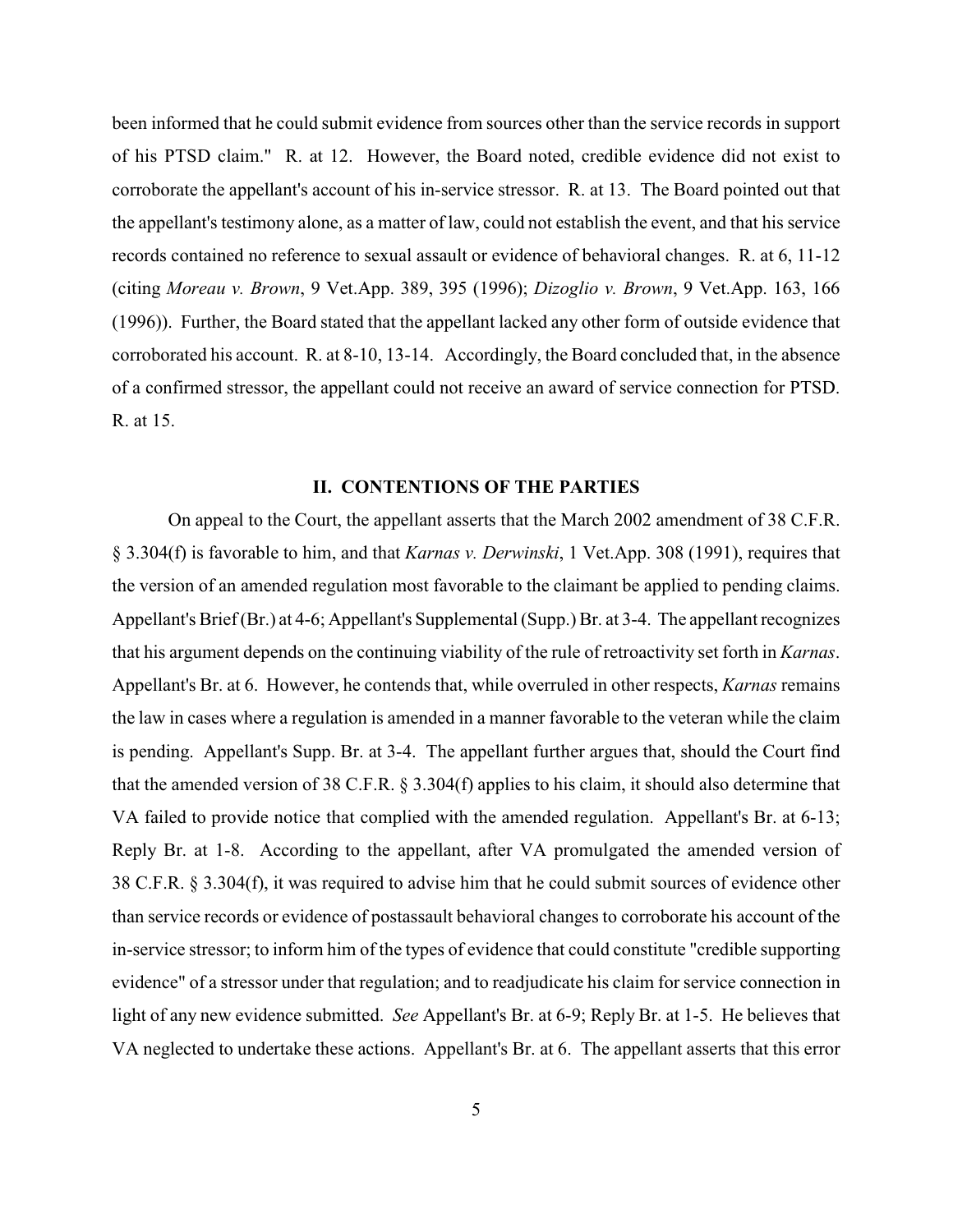prejudiced him in the adjudication of his claim, because "[i]f [he] had been given the required notification, then the record may well have contained the necessary credible supporting evidence as contemplated by 38 C.F.R.  $\S$  3.304(f)(3)." Appellant's Br. at 13.

The Secretary agrees that the amended version of  $\S 3.304(f)$  applies to the appellant's claim (Secretary's Supp. Br. at 10), though his reasoning differs from that of the appellant. The Secretary disputes that the Court's holding in *Karnas*, *supra*, may be employed to determine whether an amended regulation has impermissible retroactive effects when applied to a pending claim, as he argues that *Karnas* was overruled by the United States Court of Appeals for the Federal Circuit (Federal Circuit) in *Dyment v. Principi*, 287 F.3d 1377 (Fed. Cir. 2002), *Bernklau v. Principi*, 291 F.3d 795 (2002), and *Kuzma v. Principi*, 341 F.3d 1327 (Fed. Cir. 2003). Secretary's Supp. Br. at 5. Rather, under the test set forth by the Federal Circuit in *Princess Cruises, Inc. v. United States*, 397 F.3d 1358 (Fed. Cir. 2005), which the Secretary argues is the appropriate test to determine whether a regulation has an impermissibly retroactive effect, the amended version of § 3.304(f) may be properly applied to the appellant's claim. *Id.* at 2, 9-10 (citing *Rodriguez v. Peake*, 511 F.3d 1147 (Fed. Cir. 2008)). Moreover, the Secretary alleges, VA did in fact apply the amended regulation to the appellant's claim: he was informed of the alternative forms of evidence that could be used to establish an in-service stressor in the September 2002 SOC and December 2003 Board remand order, and his claim was subsequently readjudicated in the January 2005 SSOC. Secretary's Br. at 11-13. The Secretary also contends that the appellant demonstrated actual knowledge of the contents of the amended § 3.304(f), thereby rendering any notice defect that may have occurred nonprejudicial. *Id.* at 11-12 (citing *Sanders v. Nicholson*, 487 F.3d 881, 889 (Fed. Cir. 2007), *cert. granted sub nom.*, *Peake v. Sanders*, 128 S. Ct. 2935 (2008)).

On June 12, 2008, the Court ordered supplemental briefing to address the impact of the Federal Circuit's decision in *Rodriguez*, *supra*, which was decided after initial briefing. In particular, the Court requested that the parties analyze what impact, if any, the Federal Circuit's holding in *Rodriguez* has on the rule of retroactivity set forth in *Karnas*, *supra*.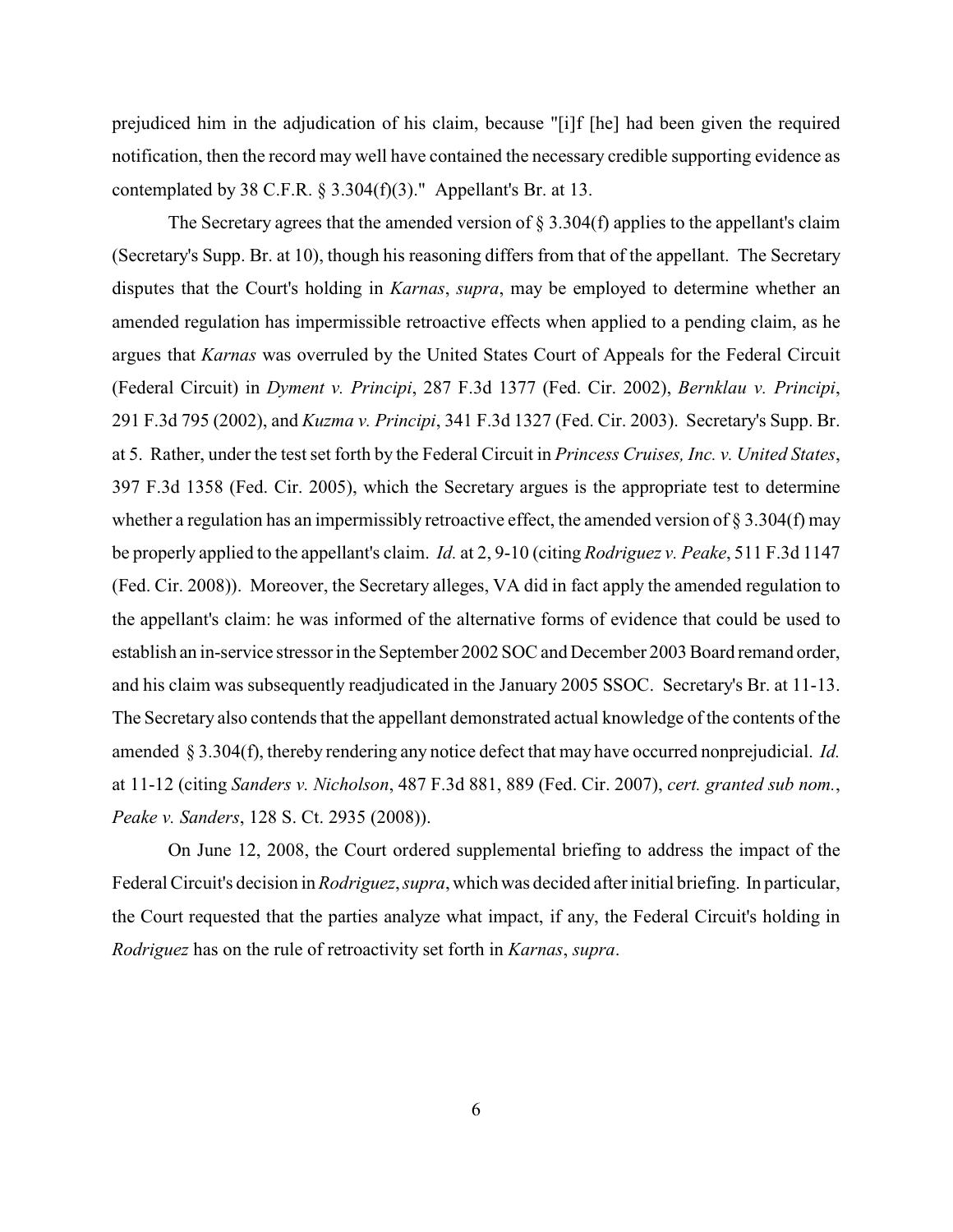#### **III. ANALYSIS**

The Court recognizes, as an initial matter, the questions raised by the parties with regard to the continuing viability of the Court's holding in *Karnas*, *supra*. However, it is not necessary to resolve those matters here today, as both parties agree that the amended version of 38 C.F.R. § 3.304(f) may be properly applied to the appellant's claim. As an Article I Court, we are "not constitutionally bound by the case or controversy restraints on the judicial power of Article III courts." *Nolan v. Nicholson*, 20 Vet.App. 340, 348 (2006) (citing 38 U.S.C. § 7251; *Mokal v. Derwinski*, 1 Vet.App. 12, 14 (1990)). As a matter of policy, however, the Court adheres to the case or controversy requirements followed by the Article III courts, and thus will not decide hypothetical cases. *Id.* (citing *Mokal*, 1 Vet.App. at 15); *see United States v. Johnson*, 319 U.S. 302, 305 (1943) (noting that Article III requires an "'honest and actual antagonistic assertion of rights' to be adjudicated" (quoting *Chicago & G.T. Ry. Co. v. Wellman*, 143 U.S. 339, 345 (1892))).

Accordingly, the only question remaining before the Court is whether the appellant did, in fact, receive the benefit of the regulatory changes to  $\S 3.304(f)$ . In order to answer this question, we must first determine what, specifically, is required of VA under the revised regulation and then assess whether VA satisfied those requirements.

## A. The 38 C.F.R. § 3.304(f)(3) Notice Requirement

With the addition of  $\S 3.304(f)(3)$  in March 2002, VA codified its existing internal policies that provided for additional development assistance in claims for PTSD based on personal assault. *See* M21-1 Manual, pt. III, para. 5.14(c) (Feb. 20, 1996). By doing so, VA recognized that "in personal assault cases[,] the Secretary has undertaken a special obligation to assist a claimant . . . in producing corroborating evidence of an in-service stressor." *Patton v. West*, 12 Vet.App. 272, 280 (1999). In accordance with this "special obligation,"  $\S$  3.304(f)(3) places a heightened burden of notification on VA in claims for service connection for PTSD based on in-service personal assault. First, the RO must inform the claimant that he may submit alternative forms of evidence, that is, evidence other than service records, to corroborate his account of an in-service assault, and suggest potential sources for such evidence. 38 C.F.R. § 3.304(f)(3); *see Bradford v. Nicholson*, 20 Vet.App. 200, 206 (2006); *Patton*, 12 Vet.App. at 281-82 (noting that the RO must send the claimant a "special PTSD personal-assault letter" and questionnaire to assist VA in identifying alternative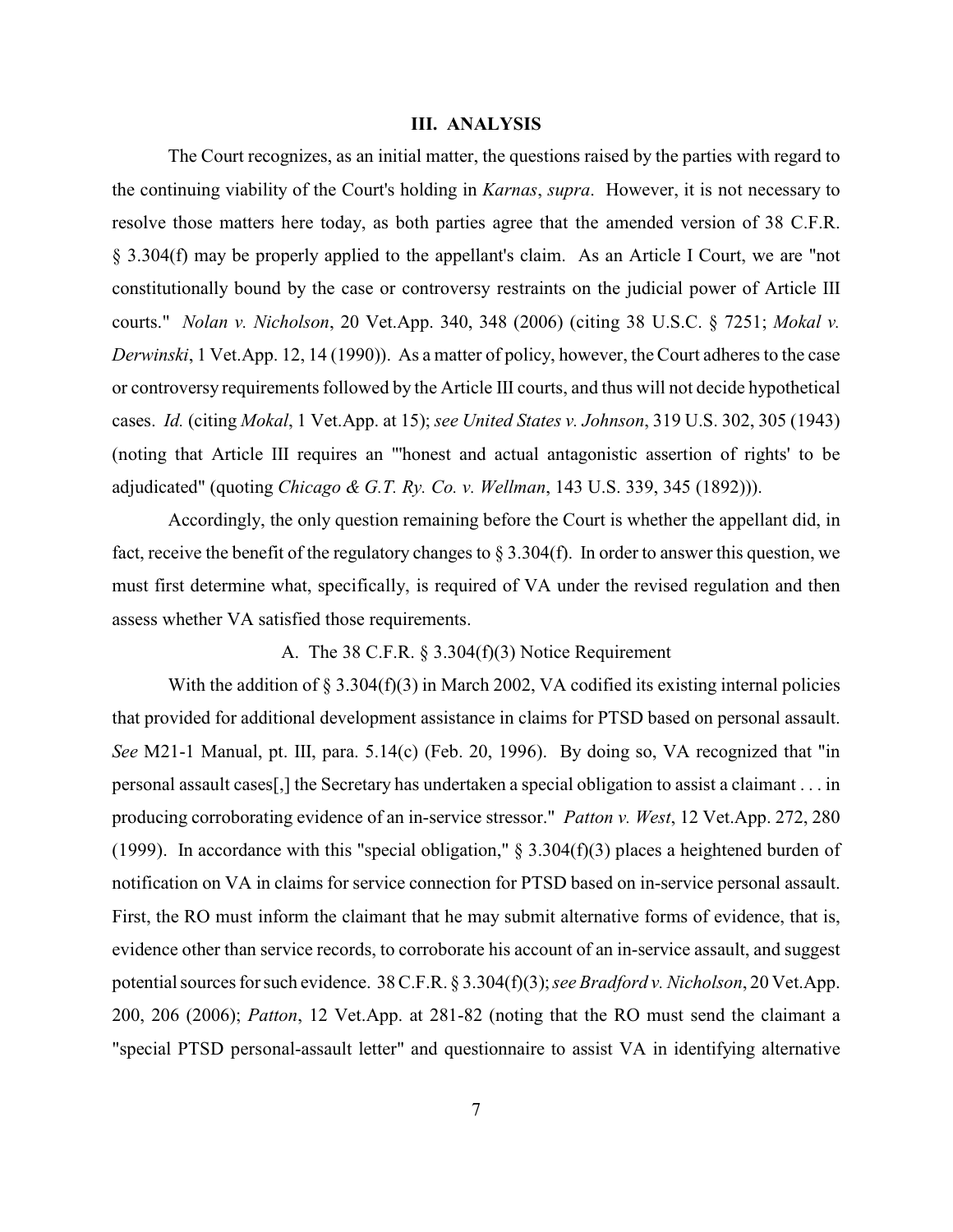sources of evidence to establish an in-service stressor (citing M21-1, pt. III, para. 5.14(c)(6)-(7))). The claimant should also be notified that, alternatively, evidence of behavioral changes following the alleged in-service assault may constitute "credible supporting evidence of the stressor" under § 3.304(f)(3). 38 C.F.R.§ 3.304(f)(3); *see Bradford*, 20 Vet.App. at 206. Second, VA must assist the claimant in the submission of alternative sources of evidence, by providing additional time for the claimant to submit such evidence after receipt of the personal-assault letter and, where appropriate, by obtaining evidence on the claimant's behalf. 38 C.F.R.§ 3.304(f)(3); *Patton*, 12 Vet.App. at 282.

In the Court's view, the notification requirement of  $\S 3.304(f)(3)$  is akin to the notification requirement set forth in the VCAA. In November 2000, Congress enacted the Veterans Claims Assistance Act of 2000 (VCAA), Pub. L. No. 106-475, 114 Stat. 2096 (codified as amended at 38 U.S.C. §§ 5100, 5102, 5103, 5103A, 5106, 5107, 5126). Section 5103 of the VCAA, codified at 38 U.S.C. § 5103, imposes a "duty of affirmative notification on VA," requiring that the Agency inform the claimant "prior to the initial decision in the case as to the evidence that is needed." *Mayfield v. Nicholson*, 444 F.3d 1328, 1333 (Fed. Cir. 2006) (citing *Paralyzed Veterans of Am. v. Sec'y of Veterans Affairs*, 345 F.3d 1334, 1344-45 (Fed. Cir. 2003); 66 Fed. Reg. 45,620 (Aug. 29, 2001)); *see* H.R. REP. 106-781, at 9 (2000), 2000 WL 1097456. In *Mayfield*, the Federal Circuit noted that the purpose of section 5103 notification is "to ensure that the claimant's case is presented to the initial decisionmaker with whatever support is available." *Mayfield*, 444 F.3d at 1333; *see* 146 CONG. REC. H9912-01, H9914 (Oct. 17, 2000), 2000 WL 1532572.

Like 38 U.S.C.  $\S 5103$ ,  $\S 3.304(f)(3)$  contemplates that a claimant seeking service connection for PTSD based on in-service assault will receive the required notification and an opportunity to submit evidence prior to the adjudication of his claim. In reaching this conclusion, the Court notes the language of the regulation itself, which states that

VA will not deny a post-traumatic stress disorder claim that is based on in-service personal assault *without first advising the claimant* that evidence from sources other than the veteran's service records or evidence of behavior changes may constitute credible supporting evidence of the stressor *and allowing him or her the opportunity* to furnish this type of evidence or advise VA of potential sources of such evidence.

38 C.F.R. § 3.304(f)(3) (emphasis added). Similarly, in VA's comments accompanying the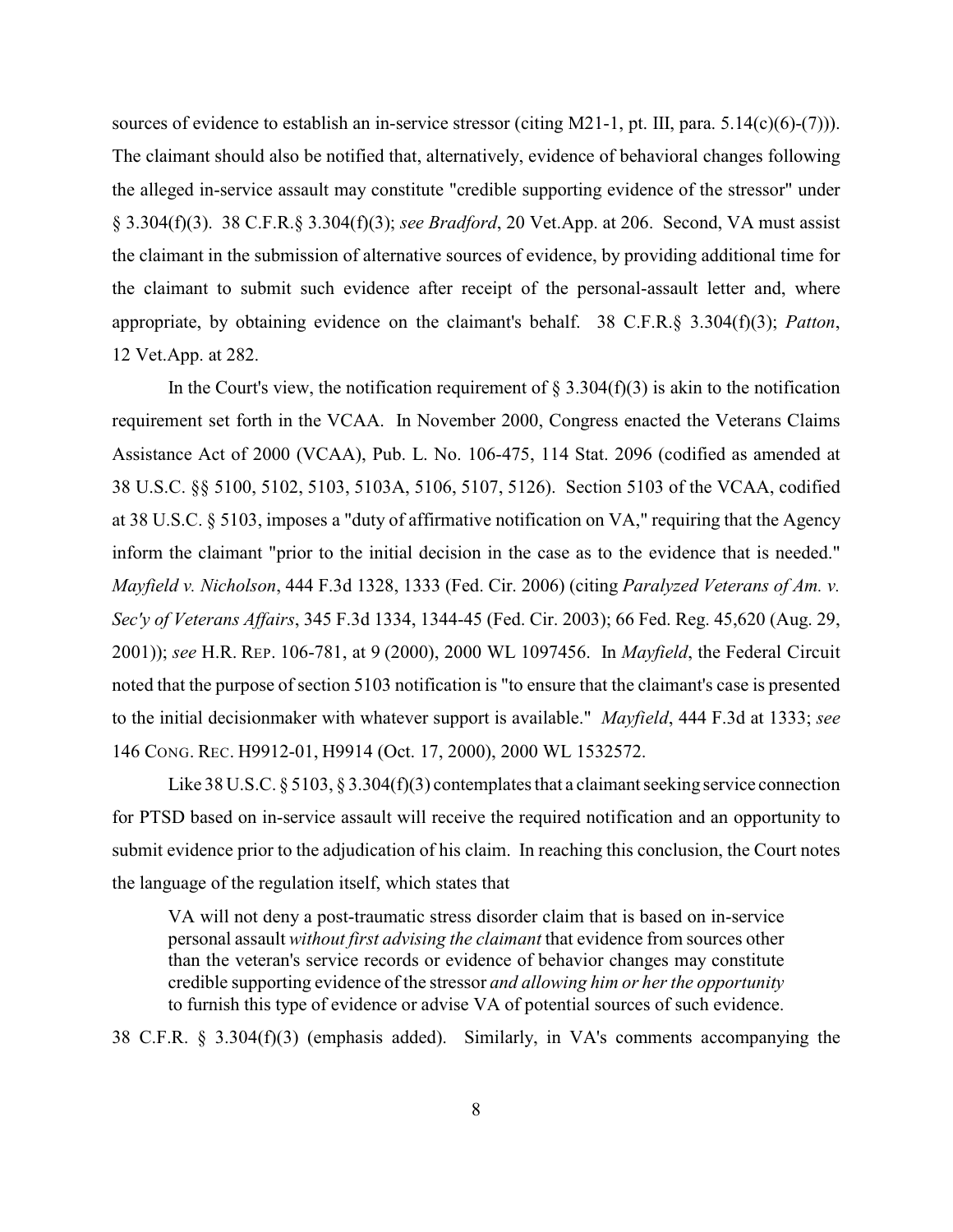publication of the final rule in the Federal Register, VA explained the addition of the language in § 3.304(f)(3) as "necessary to ensure that VA does not deny such claims simply because the claimant did not realize that certain types of evidence may be relevant to substantiate his or her claim." 67 Fed. Reg. at 10,300. Thus, because, like the VCAA, § 3.304(f)(3) provides for preadjudicatory notification with the hope that the claimant can be an informed participant in his claim and that his claim will be adjudicated in light of all potentially relevant evidence, *see* 67 Fed. Reg. at 10,331, the Court believes that VA's compliance with that provision is properly and analogously guided by the Federal Circuit's decision in *Mayfield*, *supra*.

That decision provides that VA's

. . . .

duty of affirmative notification is not satisfied by various post-decisional communications from which a claimant might have been able to infer what evidence the VA found lacking in the claimant's presentation.

This is not to say that . . . notification must always be contained in a single communication from the VA . . . . What the statute and regulation require is that the claimant be given the required information prior to the VA's decision on the claim and in a form that enables the claimant to understand the process, the information that is needed, and who will be responsible for obtaining that information.

*Mayfield*, 444 F.3d at 1333; *see also Wilson v. Mansfield*, 506 F.3d 1055, 1059 (Fed. Cir. 2007); *Pelegrini v. Principi*, 18 Vet.App. 112, 119-20 (2004).

The Court acknowledges that while 38 U.S.C. § 5103 requires notification prior to the *initial* adjudication of the claim, "[u]pon receipt of a complete of substantially complete application," *see Pelegrini*, 18 Vet.App. at 120, this timing may not be feasible in claims for service connection for PTSD based on an allegation of in-service assault. Rather, it may not be evident until after the initial adjudication of a claim that the alleged stressors relate to a personal assault. Therefore, unlike the notification requirement of 38 U.S.C.  $\S$  5103,  $\S$  3.304(f)(3) is not applicable to a claim for service connection for PTSD until VA knows or has reason to know of the existence of evidence raising the possibility of an in-service assault. At that point, VA must (1) furnish a "deliberate act of notification" informing the appellant of the content of the amended law and of his ability to submit new evidence in accordance with that provision, and (2) subsequently adjudicate the appellant's claim in light of any new evidence submitted. *See Mayfield*, 444 F.3d at 1333. This notification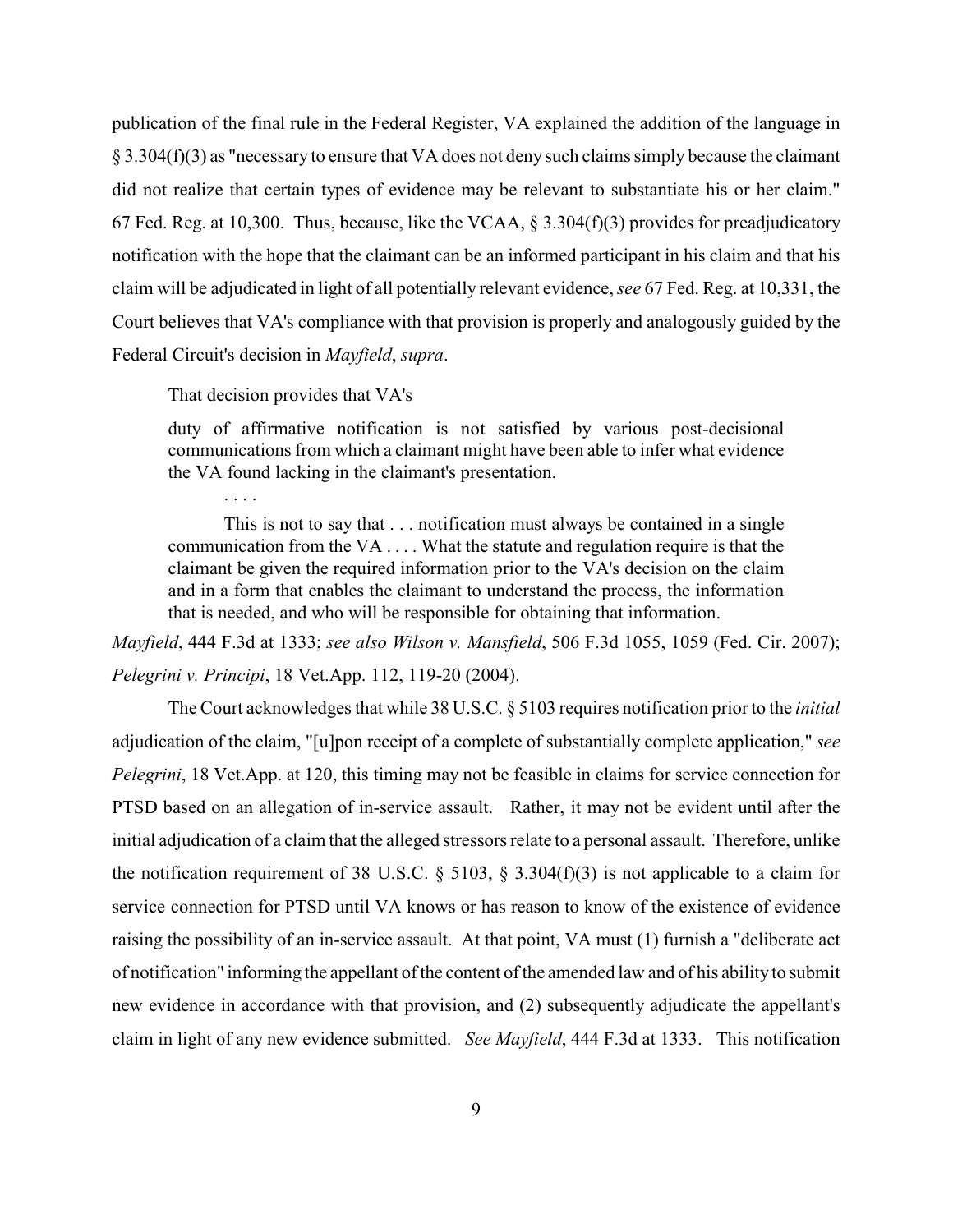may be properly issued either before or after the initial adjudication of the veteran's claim, contingent upon the timing of VA's knowledge that the claim may be based on an in-service assault. The Court reaches this conclusion by adopting by analogy the remedy for timing defects set forth in *Prickett v. Nicholson*, 20 Vet.App. 370, 376 (2006). In *Prickett*, the Court recognized that, where strict adherence to VCAA timing-of-notification requirements is not possible, "VA may cure timing defects through compliance with proper remedial measures[, including] . . . . (1) [t]he issuance of a fully compliant VCAA notification, followed by (2) readjudication of the claim" (citing *Mayfield*, 444 F.3d at 1333-34; *Pelegrini*, 18 Vet.App. at 122-24). Like *Prickett*, strict compliance with § 3.304(f)(3)'s preadjudicatory notification requirement may not be possible here, as VA may lack evidence of an alleged in-service assault until after one or more adjudications of the appellant's claim. However, where VA has adjudicated the claim prior to providing the notification required by § 3.304(f)(3), VA may cure that defect by furnishing a fully compliant notification and readjudicating the appellant's claim in light of any new evidence submitted. *See Mayfield*, 444 F.3d at 1333-34; *Prickett*, *supra*; *Pelegrini*, 18 Vet.App. at 122-24.

### B. VA's Compliance with  $\S 3.304(f)(3)$

The Board's determination that a communication satisfies the notice requirement of 38 U.S.C. § 5103 is a factual finding that the Court reviews under the "clearly erroneous" standard of review. *See Prickett*, 20 Vet.App. at 378. The Court in this case must make a similar factual inquiry, namely, whether a given communication provides adequate notification to the appellant under 38 C.F.R. § 3.304(f)(3). As such, we believe that, as in *Prickett*, the Court should employ the "clearly erroneous" standard of review when reviewing the Board's determination that a communication fulfills the  $\S 3.304(f)(3)$  regulatory notice requirement. VA's failure to provide compliant notice may constitute remandable error. *See Quartuccio v. Principi*, 16 Vet.App. 183, 187-88 (2002).

Analyzing the appellant's claim under the standards delineated in *Mayfield*, *supra*, the Court holds that VA did not provide the appellant adequate notice under the terms of the amended § 3.304(f). The Court recognizes that the appellant could not receive § 3.304(f)(3) notification prior to the initial adjudication of his claim, because when the amended regulation took effect in March 2002, his claim had already been denied by the RO (R. at 759-62) and was pending on appeal to the Board. Once the amended regulation took effect, however, VA was obligated to issue fully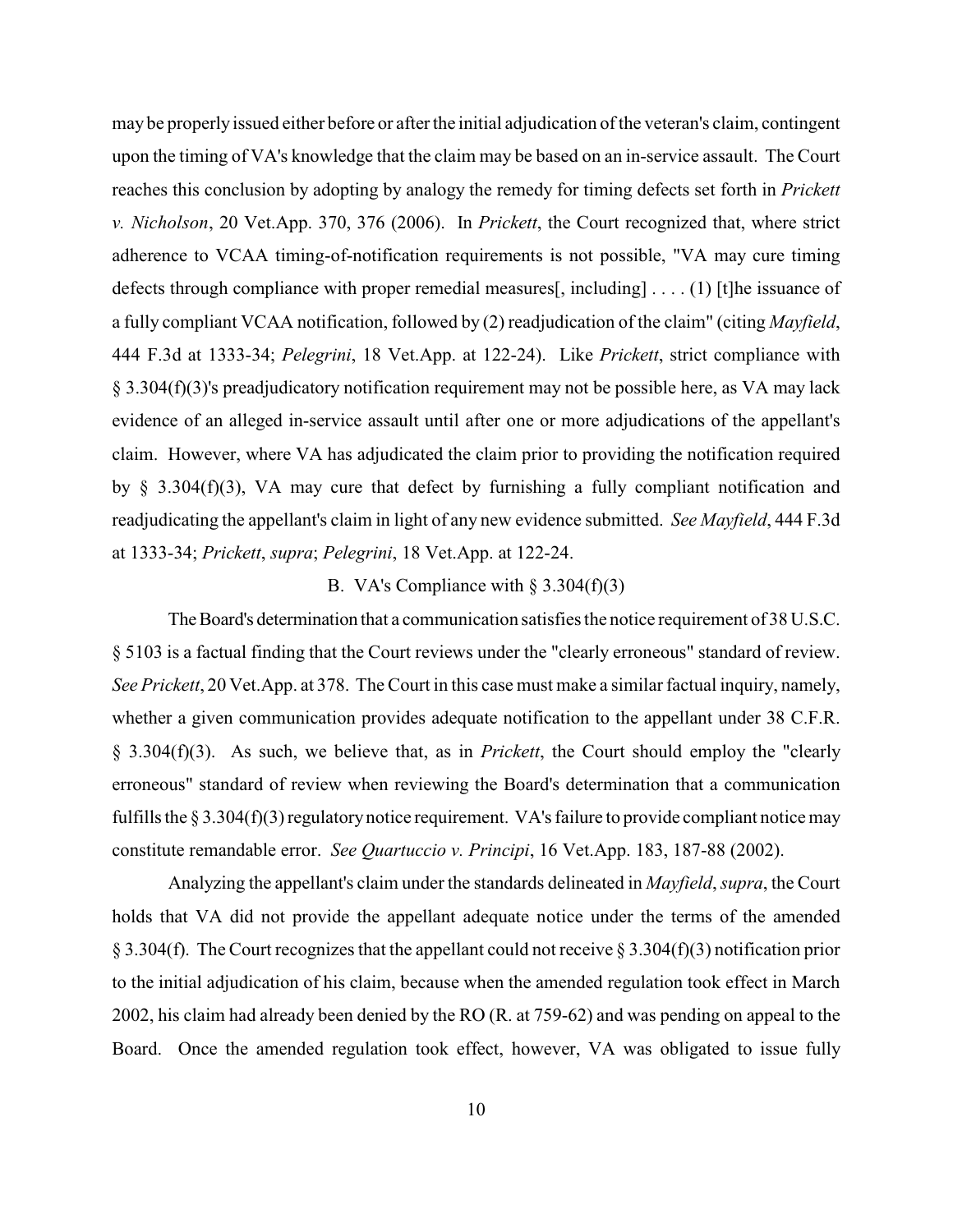compliant notice and readjudicate the appellant's claim in light of any new evidence that had been submitted. *Mayfield*, 444 F.3d at 1333-34; *Prickett*, *supra*; *Pelegrini*, 18 Vet.App. at 122-24. VA failed to do so in this case.

From the text of its decision, it is not entirely clear which documents the Board relied upon as providing the requisite notice under  $\S 3.304(f)(3)$ . Rather, the Board stated, without elaboration, that "[t]he veteran has been informed that he could submit evidence from sources other than the service records in support of his PTSD claim" (R. at 12), and that "the RO made an attempt to verify the veteran's alleged stressors, but there is no credible supporting evidence to corroborate his statements regarding the alleged sexual trauma" (R. at 13). Upon review of these factual determinations, however, the Court finds that they are clearly erroneous.

To be adequate, notice – whether in the context of the VCAA or not – has two core elements: (1) It must give the appellant notice of the content of the law, *and* (2) explicitly provide the claimant the opportunity to utilize that information by submitting further evidence. *See Mayfield*, 444 F.3d at 1333 (noting that predecisional notification "is required to have different contents from the postdecisional notices, and it is designed for different purposes – to ensure that the claimant's case is presented to the initial decisionmaker with whatever support is available"); *see also Wilson* and *Pelegrini*, both *supra*. Additionally, as noted above, the Federal Circuit established in *Mayfield* that VA satisfies its notification duties only by providing a "deliberate act of notification" prior to the adjudication of the veteran's claim, "not an assemblage of bits of information drawn from multiple communications issued for unrelated purposes." *Mayfield*, 444 F.3d at 1333. The various communications in the record do not satisfy these criteria.

Although the September 2002 SOC transcribed the text of the amended  $\S 3.304(f)$  (R. at 813-14), by its nature, an SOC cannot provide compliant notification under that provision. Rather, the SOC is a decisional document that provides notification to the veteran in the context of an adjudication of his claim. Thus, the timing of such a communication prevents the Court from plausibly construing it as the "deliberate act of notification" contemplated by *Mayfield*. Further, the contents of the September 2002 SOC are also deficient, in that they did not explicitly advise the appellant that § 3.304(f) had been recently amended, nor did they inform him that he could submit new evidence pursuant to the changed provision. *See* R. at 804-18. The December 2003 Board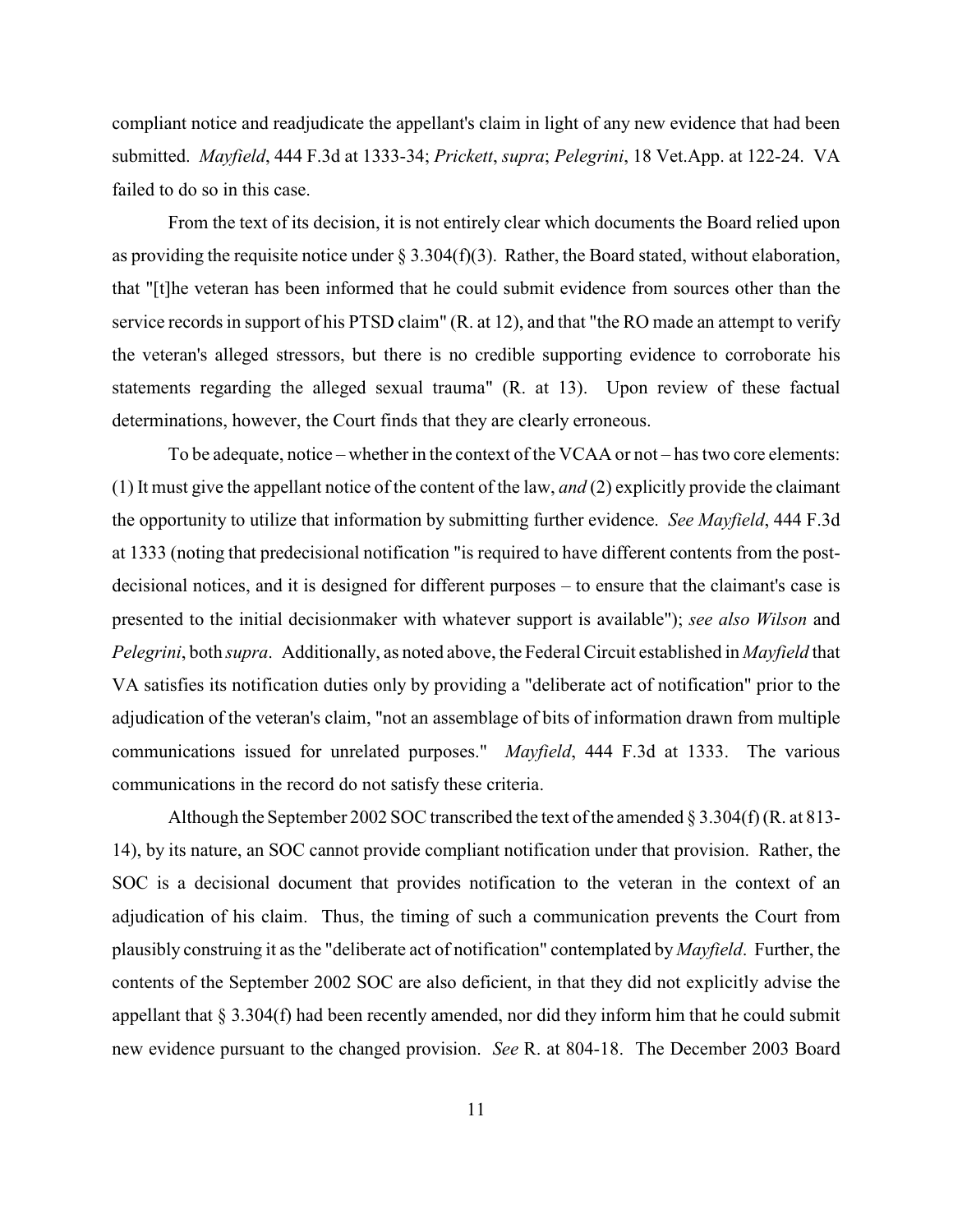remand order (R. at 858-863) and the January 2005 SSOC (R. at 926-33) suffer similar defects, as both are also decisional documents. Moreover, the January 2005 SSOC contained no mention of the amended regulation. The March 2004 letter (R. at 883-87), while not a decisional document, is not content-compliant notice under § 3.304(f)(3). Like the September 2002 SOC and the January 2005 SSOC, the March 2004 letter did not inform the appellant of the amended terms of § 3.304(f)(3) or give him the opportunity to furnish additional evidence in accordancewith that provision. The Court therefore finds that VA did not provide adequate notice to the appellant under 38 C.F.R.  $§$  3.304(f)(3).

The Court, however, is statutorily obligated to "take due account of the rule of prejudicial error."<sup>3</sup> 38 U.S.C. § 7261(b)(2); *Newhouse v. Nicholson*, 497 F.3d 1298, 1302-03 (Fed. Cir. 2007); *Conway v. Principi*, 353 F.3d 1369, 1374 (Fed. Cir. 2004). An error is prejudicial when it "affects a substantive right that a statutory or regulatory provision was designed to protect" and "affects the essential fairness of the adjudication." *Overton v. Nicholson*, 20 Vet.App. 427, 434-35 (2006) (citing *McDonough Power Equip. v. Greenwood*, 464 U.S. 548, 553 (1984); *Intercargo Ins. Co. v. United States*, 83 F.3d 391 (Fed. Cir. 1996); *Parker v. Brown*, 9 Vet.App. 476 (1996)). In order for the Court to find that a notice error is not prejudicial, it must find that, "despite the error, the adjudication was nevertheless essentially fair." *Overton*, 20 Vet.App. at 435 (citing *McDonough*, *supra*).

In this case, it is evident that VA's failure to provide notice in accordance with 38 C.F.R. § 3.304(f)(3) did not constitute prejudicial error. Assuming arguendo that the appellant put forth sufficiently specific allegations of prejudice (*see* Appellant's Br. at 13), the Court holds that VA has rebutted those allegations and demonstrated that no prejudice resulted from the  $\S 3.304(f)(3)$  notice error. At several points in the record, the appellant demonstrated his actual knowledge of the amended provisions of § 3.304(f) and his ability to submit supporting evidence thereunder. *See Sanders*, 487 F.3d at 889 (holding that the Secretarymay demonstrate that an error is nonprejudicial by a showing that "the purpose of the notice was not frustrated, e.g., by demonstrating . . . that any

<sup>&</sup>lt;sup>3</sup> Although our concurring colleague would hold that a decisional document can provide notice that complies with the regulation, the guidance provided by the Federal Circuit in *Mayfield* makes clear that notice is not properly provided through this type of document. Accordingly, the effect of relevant information in decisional documents is better analyzed when dealing with the issue of prejudice.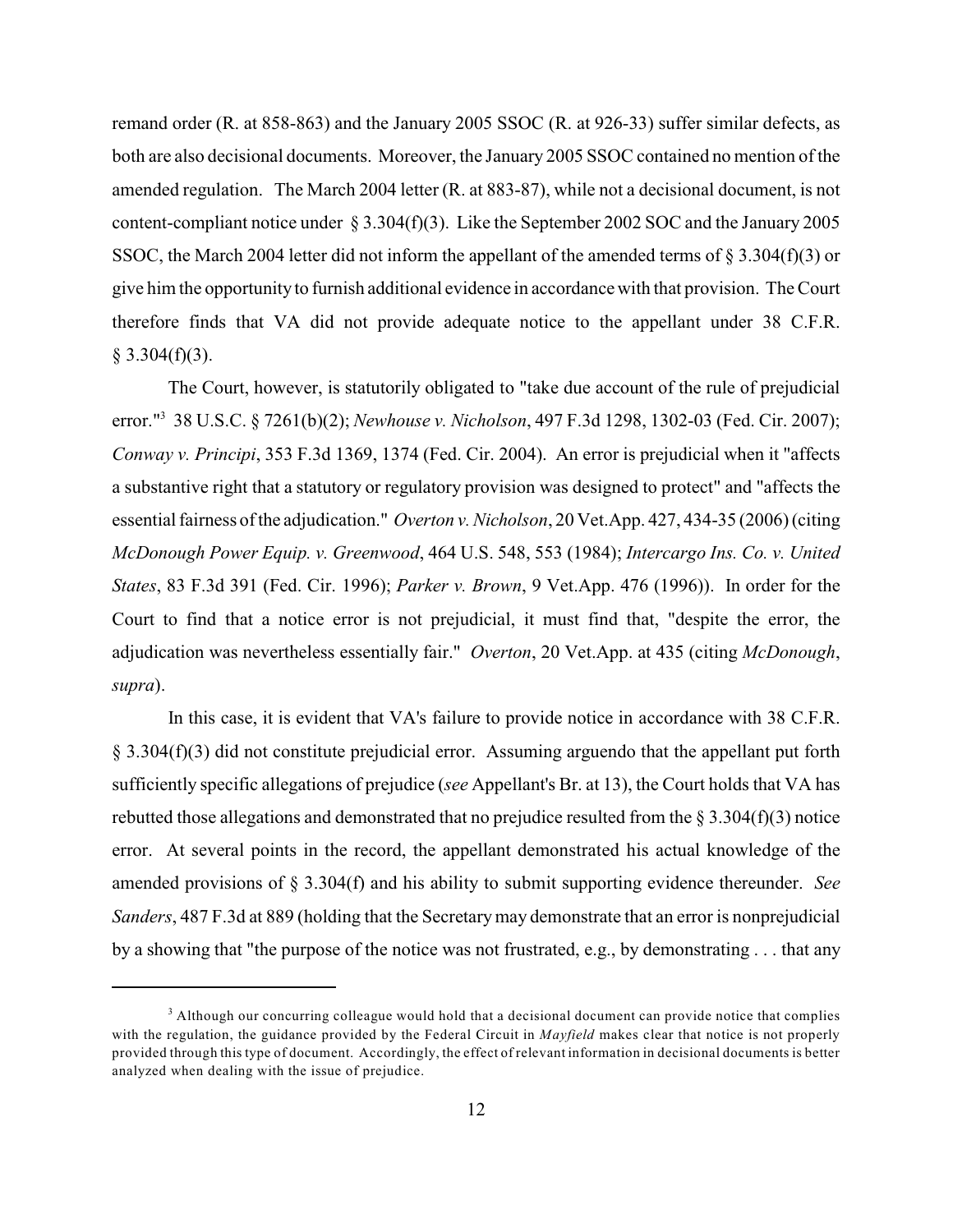defect was cured by actual knowledge on the part of the claimant"); *Overton*, 20 Vet.App. at 438-39 (finding that the actions of an attorney could be attributed to his client when assessing prejudice in the notice error context). During his June 2003 hearing, for example, the appellant's representative read the text of § 3.304(f)(3) aloud and remarked: "Through Mr. Gallegos' testimony today[,] we're going to show that he did have a dramatic behavior change after his incident when he was sexually assaulted while serving in the stockade." R. at 843-44. The appellant then proceeded to provide testimony on this issue, citing several examples of behavioral changes alleged to have followed the assault, and also discussed alternative sources of evidence potentially supportive of his claim. R. at 846-55. The appellant's February 2005 statement also quoted verbatim a portion of the amended version of 38 C.F.R. § 3.304(f). R. at 937. Like the June 2003 hearing testimony, this statement illustrates the appellant's actual knowledge of his ability to submit evidence of behavioral changes to corroborate his account of the in-service assault, and compels a finding that VA's failure to provide adequate notice pursuant to § 3.304(f)(3) was not prejudicial to his claim. *See Sanders* and *Overton*, both *supra*.

Moreover, in December 2003, the appellant received a Board remand for the specific purpose of affording him the opportunity to support additional evidence in light of the changes to  $\S 3.304(f)$ . R. at 861-62. He subsequently submitted new evidence in support of his claim. *See*, *e.g.*, R. at 875. The Court recognizes that a decisional document such as the December 2003 remand order cannot serve as the "deliberate act of notification" contemplated by *Mayfield*, 444 F.3d at 1333. However, because it contained the full text of the amended regulation (R. at 859-60) and afforded the appellant the opportunity to submit further evidence in accordance with the new provision, the Board remand order is a factor to be considered when concluding that there was no prejudicial error in this case. Ultimately, the record makes clear that the appellant knew what type of evidence, pursuant to the revised regulation, could be submitted to substantiate his stressor, that he was aware that he could submit such evidence, and that he did furnish additional evidence in support of his claim. Therefore, the Court cannot hold that the process is "essentially unfair" simply because the evidence submitted was ultimately found by the Board to be insufficient to corroborate his stressor and prove his claim. *Overton*, 20 Vet.App. at 435. As such, the June 2005 Board decision must be affirmed on appeal. *See* 38 U.S.C. § 7261(b)(2); *Newhouse* and *Conway*, both *supra*.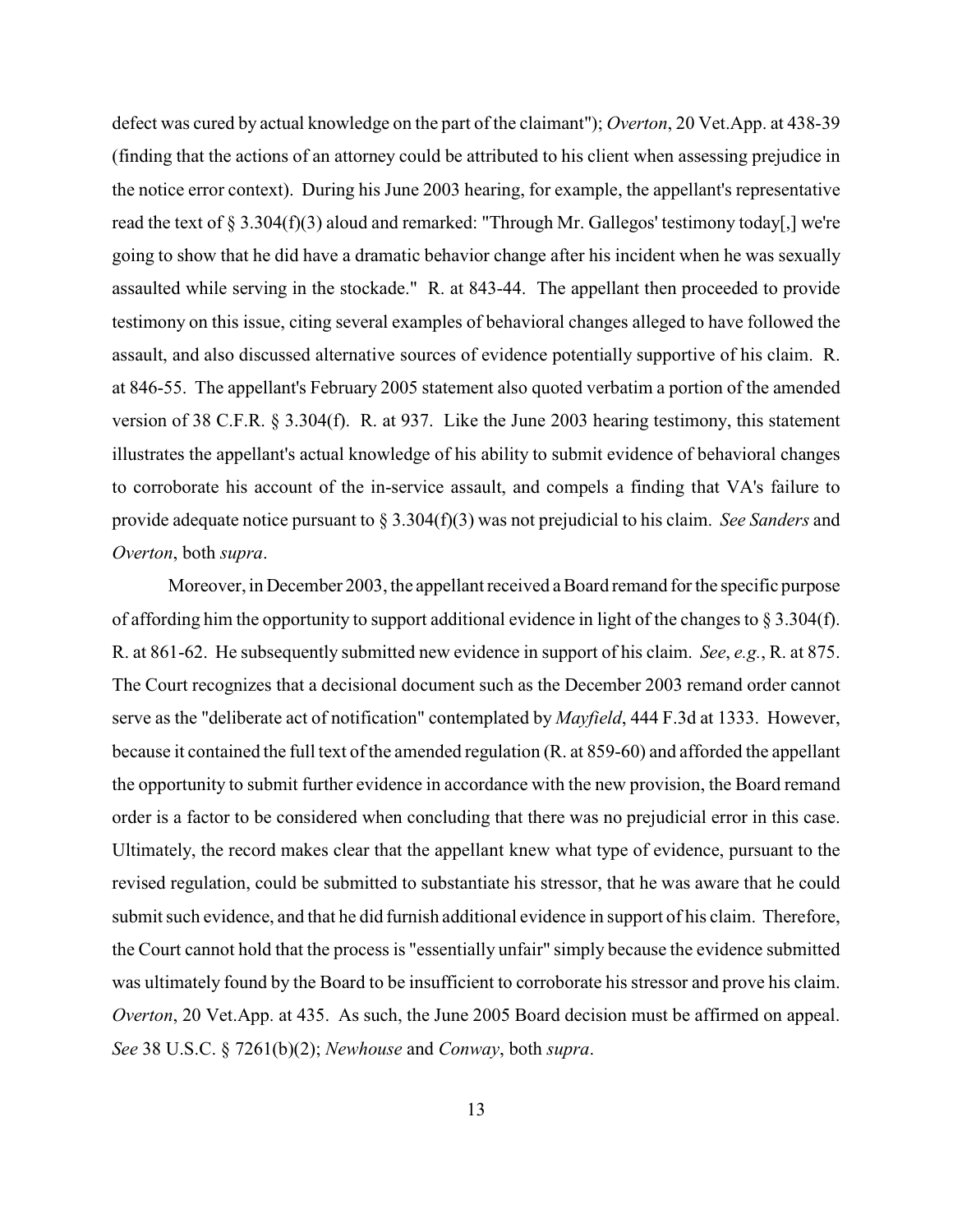#### **IV. CONCLUSION**

After consideration of the appellant's and the Secretary's pleadings, and a review of the record, the Board's June 16, 2005, decision is AFFIRMED.

KASOLD, *Judge*, concurring: I agree with the majority's determination that Mr. Gallegos had actual knowledge of the amended provisions of 38 C.F.R. § 3.304(f)(3) and of the kinds of evidence he could present in support of his claim. I also agree with the majority's determination that the SOC issued to Mr. Gallegos could not provide adequate notice because it did not notify him that he could submit the additional evidence suggested by  $\S 3.304(f)(3)$ . However, as discussed below, I do not believe documents that are part decisional in nature can never provide the advice required by § 3.304(f)(3), and, in this instance, I believe a 2003 Board remand order fulfilled all the substantive advice requirements of  $\S$  3.304(f)(3).

Although I generally agree that the advice required by § 3.304(f)(3) is "*akin* to the notification requirements set forth in the VCAA" (emphasis added), I do not believe the similarity requires the strict application of the holding in *Mayfield v. Nicholson*, 444 F.3d 1328, 1333 (Fed. Cir. 2006)[hereinafter *Mayfield* II] that a decisional document never can serve to provide the notice required by 38 U.S.C.  $\S 5103(a)$ . Unlike section  $5103(a)$  notice, which is to be provided upon receipt of a completed or substantially completed application, the advice required by  $\S$  3.304(f)(3) only needs to be provided before the Secretary denies a claim. It is axiomatic that a claim is not finally denied until a final Board decision is rendered. 38 U.S.C. § 7104; *Bingham v. Nicholson*, 421 F.3d 1346, 1348-49 (Fed. Cir. 2005). This is not to say that the advice required by  $\S 3.304(f)(3)$  should not be provided at the earliest time and before an initial denial of the claim, but the regulation should not be read to mean that when a mistake is made it cannot be corrected by providing the required advice in a SOC or Board remand order, along with notice that the alternate evidence may yet be submitted, and thereafter followed by another decision on the claim by the agency of original jurisdiction (AOJ). *See Prickett v. Nicholson*, 20 Vet.App. 370, 377 (2006).

Further, section 5103(a) necessitates "notice" how to substantiate a claim and who should provide what, if anything, *see Mayfield II, supra*, whereas § 3.304(f)(3) requires the Secretary to "advise" the claimant of alternative sources of evidence. An SOC is, by statute, a statement that